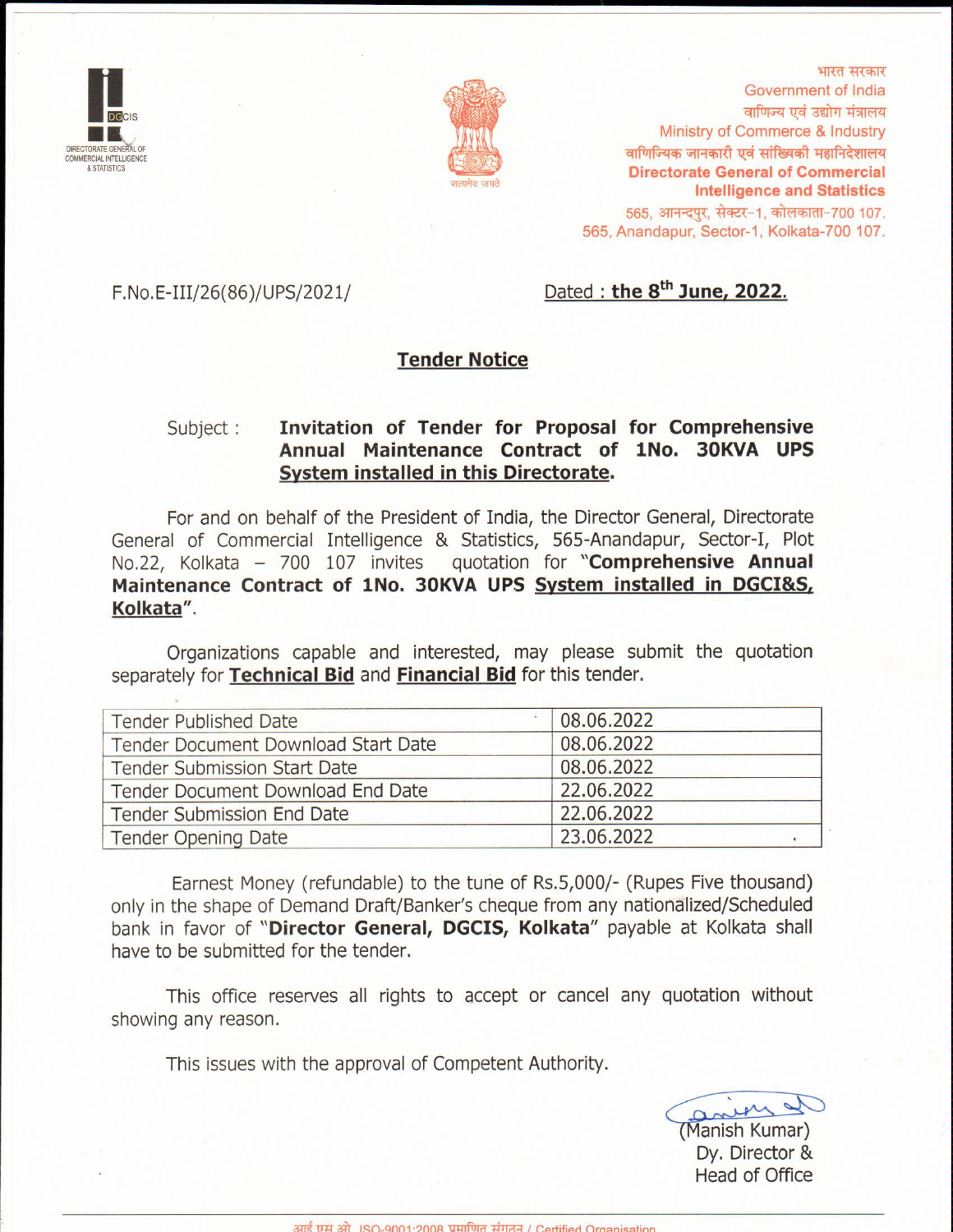GOVERNMENT OF INDIA MINISTRY OF COMMERCE & INDUSTRY DIRECTORATE GENERAL OF COMMERCIAL INTELLIGENCE & STATISTICS VANIJYA TATHYA SADAN 565 – ANANDAPUR, SECTOR-I, PLOT NO.22 KOLKATA – 700 107.

### **TENDER DOCUMENT**

# **FOR**

# **Comprehensive Annual Maintenance of UPS**

**at**

# **DGCI&S, Kolkata**

| Bid publishing date               | 08.06.2022             |
|-----------------------------------|------------------------|
| End of Bid Submission date & time | 22.06.2022             |
| Bid Opening date & time           | 23.06.2022 at 11:00 AM |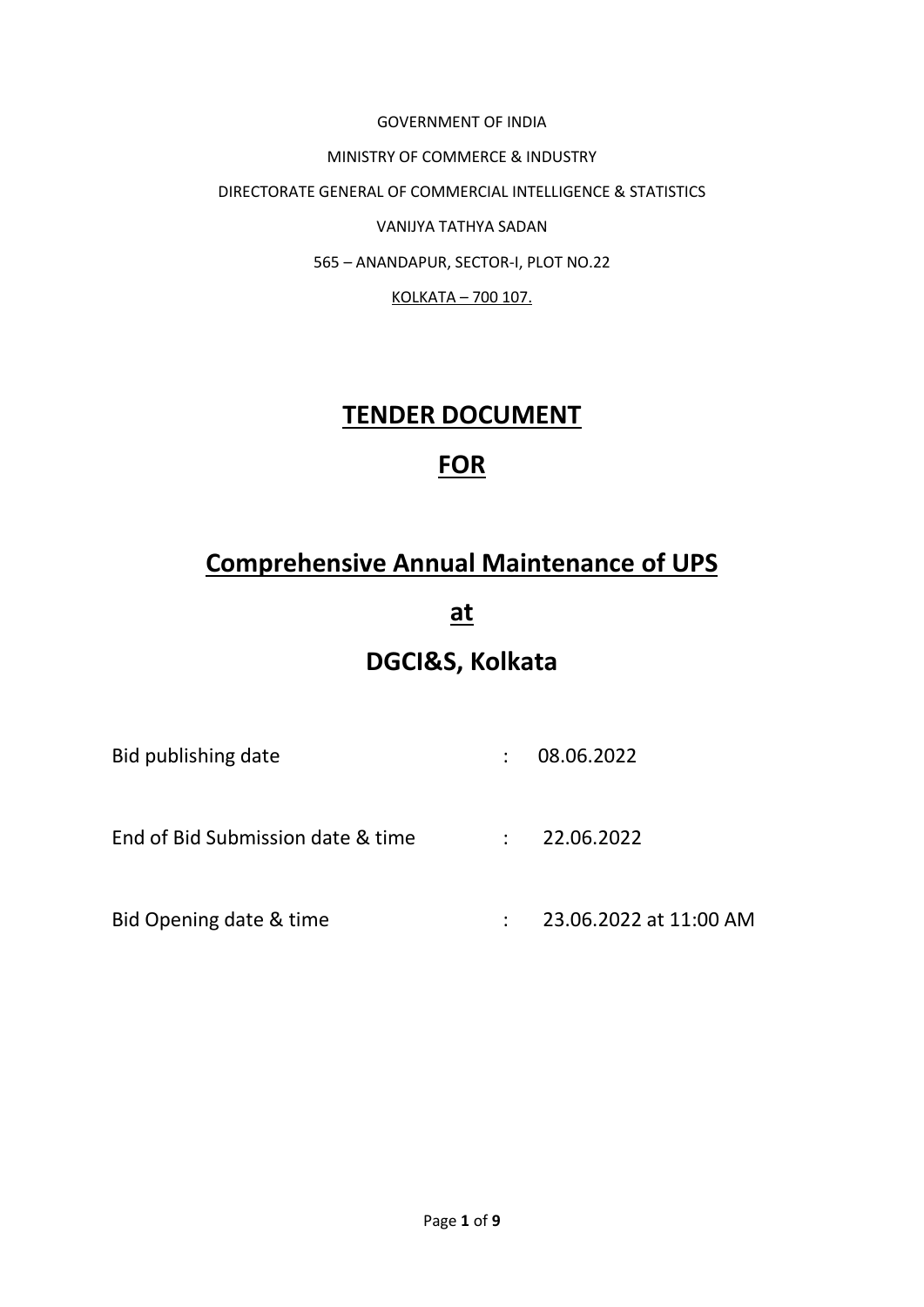### **SCOPE OF WORK**

Annual maintenance contract of

1. 1 number of 30 KVA UPS System (Make: Libert), Model: S7400, S.No. 9909740808, Voltage :220 per phase, 3 Phase, Year of procurement: 1999

#### **General Terms and Conditions**

- 1. It is highly desirable that the vendor may visit this Directorate before going for the bidding process in order to understand the scope of the work.
- 2. The vendor must have servicing outlet in West Bengal.
- 3. Non-Blacklisted certificate need to be submitted.
- 4. The contracting Company/Firm/Agency shall not be allowed to transfer, assign, pledge or sub-contract its rights and liabilities under this contract to any other agency without the prior written consent of this Directorate.
- 5. The tenderer will be bound by the details furnished by him/her to this Directorate while submitting the tender or at subsequent stage. In case, any of such documents furnished by him/her is found to be false at any stage, it would be deemed to be a breach of terms of contract making him/her liable for legal action besides termination of contract.
- 6. The contract will be awarded on merit basis after examining technical specifications quoted by the agencies, working performance of any kind for the **past three or more years in different Govt. offices (at least 2)** and overall examination of tender bids of the Company/firm/agency.
- 7. The contract can be terminated by this Directorate at any time without assigning any reasons after giving a month's notice and the decision of this Directorate shall be final and binding.
- 8. The period of contract will be valid for one year which may be extended for further one year with the consent of both the parties.
- 9. The one-year period of servicing will commence from the date of acceptance of Contract.
- 10. No extra payment, whatsoever, on account of natural calamities or otherwise will be made except what is permitted under this contract. It shall be responsibility of the contractor to carry out maintenance work of UPS satisfactorily throughout the year.
- 11. The work is to be carried out in the office premises itself. However, only such work which cannot be done in the office premises will be allowed to be done outside with the written permission of the Head of office or any higher officer. No extra payment would be made on this account.
- 12. The following services are not included in this contract and could be done on payment basis:
	- a. Shifting/Replacement of accessories if required for the use of the system.
	- b. Electric wiring, accessories and its associated problems.
- 13. No Tools & Plants shall be supplied by this Directorate.
- 14. During the continuance of AMC, if the machine becomes obsolete/ unserviceable, then the contract will be terminated in that month itself in which the machines becomes obsolete/unserviceable. The payment, therefore, will be made on pro-rata-basis (proportionately).
- 15. Maintenance and servicing of UPS system should be done by trained service personnel by visiting the installation for periodic preventive maintenance once in 3 months.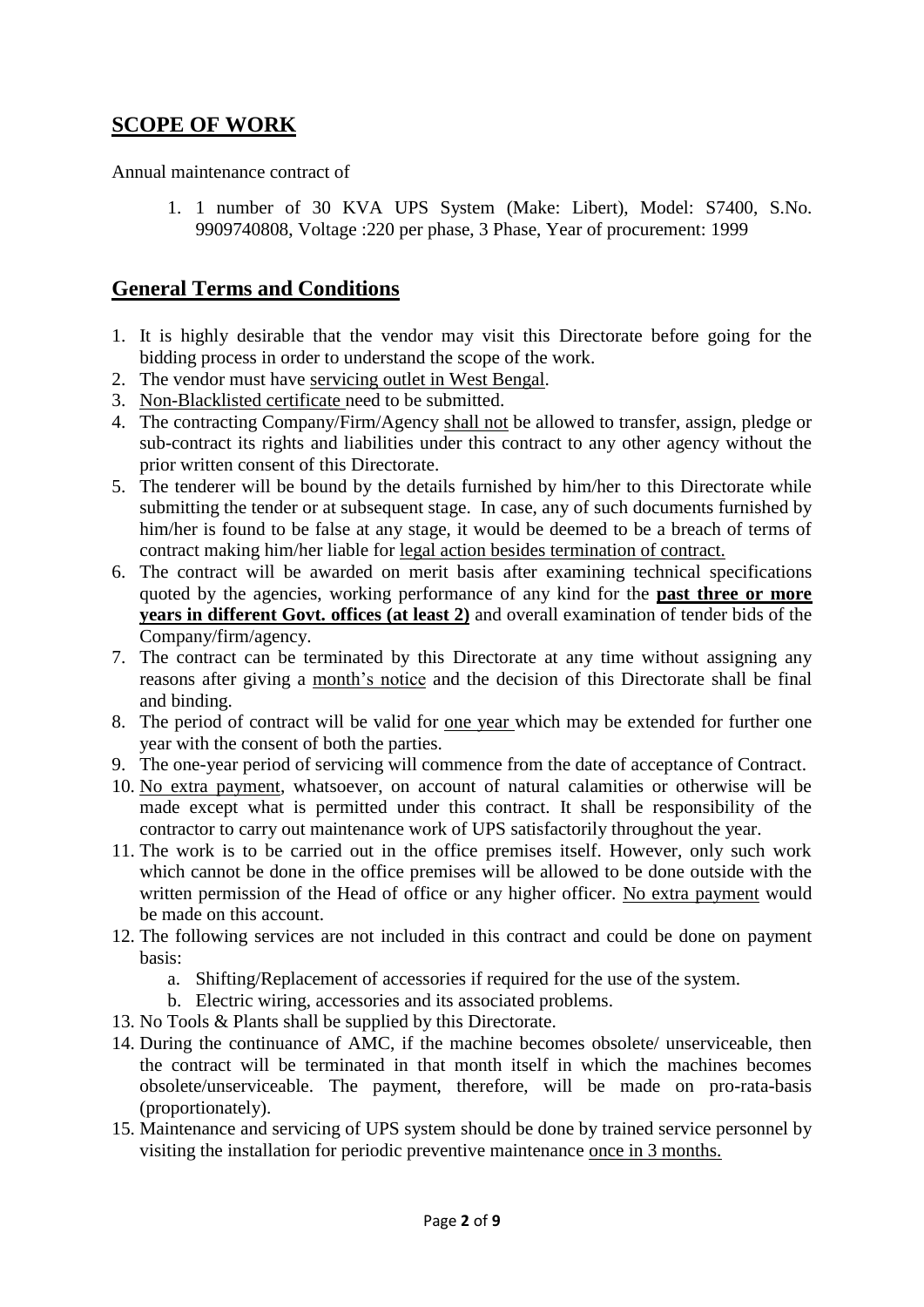- 16. Apart from the periodic preventive maintenance visits, all breakdown call on the system must be attended by the firm within 24 hours. Contact details may be provided after awarding of the contract.
- 17. In the event of breakdown or failure in machine after servicing, your representative would pay a visit to this Directorate as and when intimated and you shall have to attend this forth-with without any extra charges.
- 18. If the contracting party fails to attend the breakdown within 48 hours after communication by this directorate <u>by mail</u>, the department reserves the right to get the work done from other service agencies and recover the cost thereof from AMC or as decided by competent authority.
- 19. The Company/Firm/Agency shall depute a coordinator who would be responsible for immediate interaction with this Directorate, so that services of the persons deployed by the Company/Firm/Agency could be availed optimally without any disruption.
- 20. The bidder must provide escalation matrix of telephone/mobile numbers for service support.
- 21. During the course of servicing or repairing this Directorate shall not be liable for any damage or loss direct, indirect or consequential to any person or property/procurement of the Servicing Agency, as a result of operation/breakdown or accident of this machine or any other circumstances beyond the control of this Directorate.
- 22. In case, the person employed by the successful Company/Firm/Agency commits any act of omission/commission that amounts to misconduct/ indiscipline/ incompetence, the successful Company/Firm/Agency will be liable to take appropriate disciplinary action against such persons, including their removal from site of work, if required.
- 23. It will be the responsibility of the service providing Company/Firm/Agency to meet transportation, food, medical and any other requirements in respect of the persons deployed in this Directorate and this Directorate will have no liabilities in this regard.
- 24. The persons deployed by the service providing agency shall neither claim nor shall be entitled to pay, perks and other facilities admissible to regular/confirmed employees of this Directorate during the contract period or after expiry of the contract.
- 25. In case of any dispute in the service contract, the decision of the Head of Department, Directorate General of Commercial Intelligence and statistics, shall be final and binding on you.
- 26. The successful Company/Firm/Agency shall maintain all statutory registers under the Law. The agency shall produce the same on demand to the concerned authority of this Directorate or any other authority under the Law.
- 27. Payment terms as follows:
	- a. No advance payment will be made.
	- b. The payment shall be made after successful completion and handing over of work in all respect in quarterly basis.
- 28. The successful Company/Firm/Agency shall also be liable for depositing all taxes, levies, educational Cess, etc. to concerned tax collection authorities from time to time as per extant rules and regulations on account of services rendered by it to this Directorate.
- 29. In event of any statutory levy or tax of any nature, including Service Tax become applicable to this agreement at any time, it is understood and agreed that such incidents will be borne by the Servicing Agency.
- 30. EARNEST MONEY DEPOSIT (EMD):
	- A. Under MSE category, only manufacturers for goods and Service Providers for Services are eligible for exemption from EMD.
	- B. Bid Security deposit equal to an amount of Rs. 5000/- (Rupees Five Thousands Only) in the form of A/C Payee Demand Draft from a commercial Bank/Bank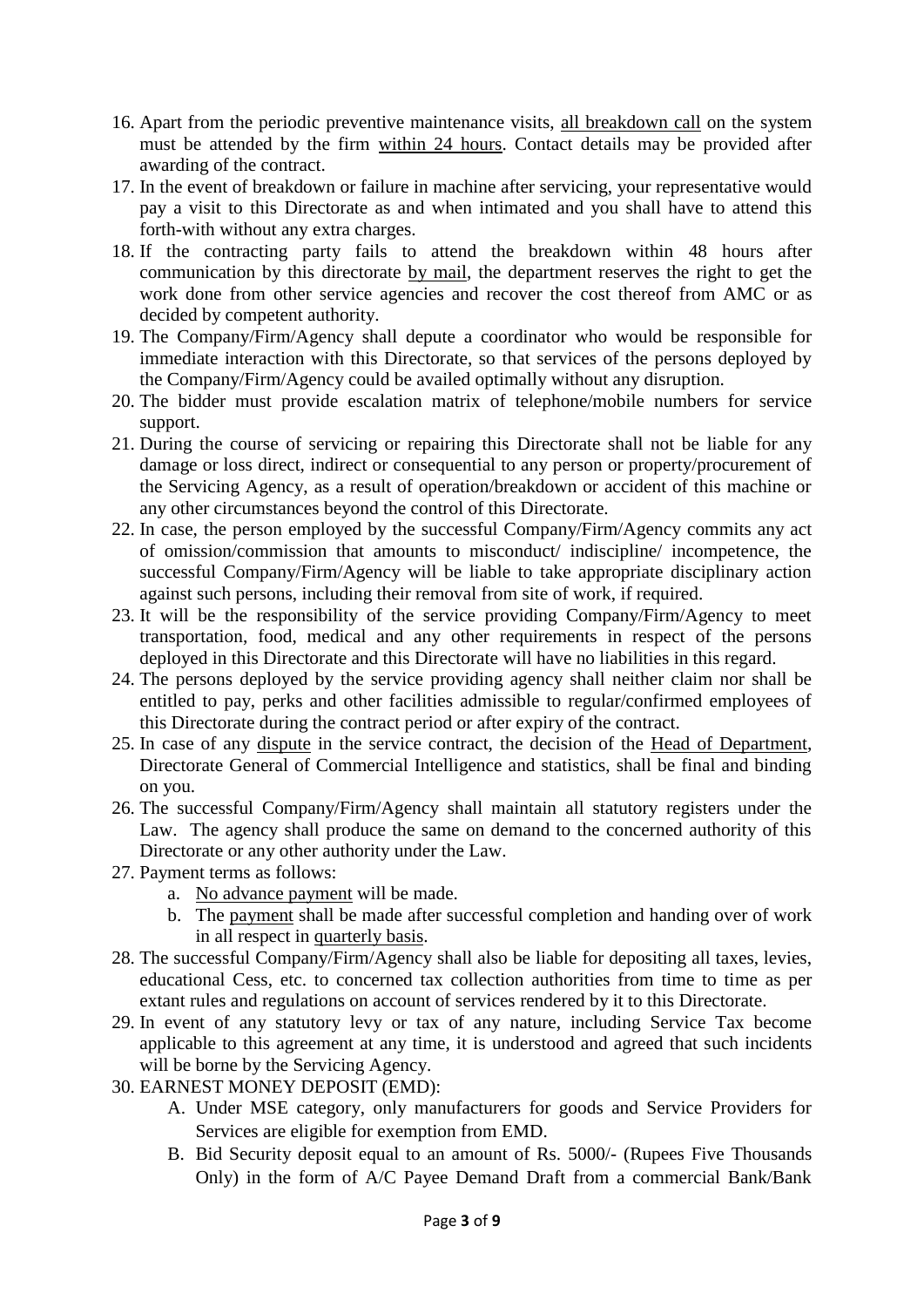Guarantee from a Commercial Bank which should remain valid at least for a period of 45 days beyond the final bid validity period payable to Director General, DGCI&S, Kolkata, must accompany the tender. Tender not accompanied with prescribed EMD or EMD submitted in any other form i.e. Cheque or Cash will not be considered for evaluation.

- C. FOREFEITURE OF EMD: The EMD will be forfeited under the following conditions:
	- a. If the tenderer withdraws or amend, impairs or derogates from the tender in any respect within the period of the validity of the tender.
	- b. If the bidder withdraws the bid before the expiry of the validity period of the bid or within the time frame of the extension given by Head of Department, DGCI&S, Kolkata in special case communicated before the expiry of the bid.
	- c. If the bidder fails to comply with any of the provisions of the terms and conditions of the bid document.
	- d. If the selected bidder fails to execute agreement in prescribed format furnish the bank guarantee within the prescribed time.
- D. RETURN OF EMD
	- a. The earnest money of all the unsuccessful bidders will be returned as early as possible after the expiry of the period of the bid validity but not later than 30 days of the issue of the work order to the successful bidder.
	- b. The EMD of the successful bidder shall be returned after receiving the Bank Guarantee.
	- c. No interest will be paid by this office on the Earnest Money Deposit.
- 31. A performance security amount of 3 % is to be provided by the successful bidder immediately after being awarded the contract in the form of Demand Draft/Pay Order drawn in favor of Director General, DGCI&S, Kolkata payable at Kolkata or Bank Guarantee issued by a reputed Bank or fixed Deposit Receipt (FDR) made in the name of the agency but hypothecated in favor of Director General, DGCI&S, Kolkata valid for 60 days beyond the expiry of period of guarantee period.

#### **Instructions for Tender Submission**

- 1. The Price Bid is to be submitted in the Prescribed Formats (Annexure I, II & III) enclosed to this Tender Notice. Tenders submitted otherwise would not be considered.
- 2. Each interested bidder is allowed to submit only a single tender. Tenders must be submitted in sealed envelope on or before the last day of submission. The Bids should be addressed to The Head of Office, Directorate General of Commercial Intelligence and Statistics, Kolkata. The Tender should be sent to Directorate General of Commercial Intelligence and Statistics, 565Anandapur, Ward No.108, Sector–1, Plot No.22, ECADP, Kolkata – 700107 on or before the due date. Tender Application received after the expiry of the due date and time shall not be considered.

#### **Additional Conditions/Requirements**

1. The Tender will be accepted by the Competent Authority in DGCI&S as per the rules/instructions issued by the Government of India from time to time in the matter.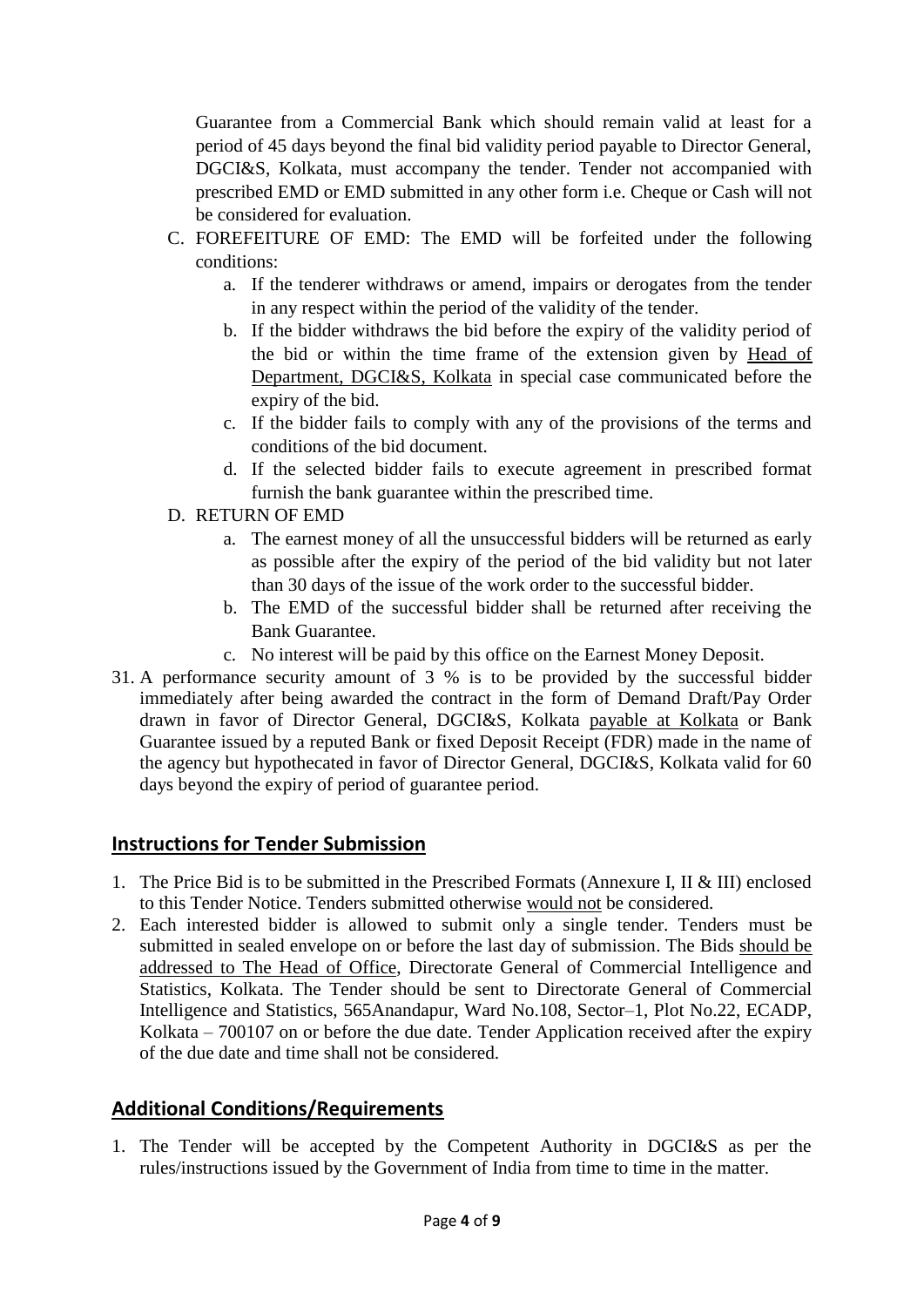- 2. The Directorate reserves the right to reject any or all Tenders/extend the date of opening of Tender etc. without assigning any reasons thereof.
- 3. In addition to its right to determine the contract upon fault of the Successful Bidder, the Directorate reserves the right to cancel the contract after giving a month's notice to the contracting agency in whole or in part without assigning any reasons and also reserves the right either to pay or not to pay the Successful Bidder for either part of the contract work or whole of the contract work executed, if they are not according to the directorate's specifications and complete satisfaction.

#### **Legal**

- 1. The successful Company/Firm/Agency shall maintain all statutory registers under the Law. The agency shall produce the same on demand to the concerned authority of this Directorate or any other authority under the Law.
- 2. The Tax Deduction at Source (TDS) shall be deducted as per the provisions of Income Tax Department, as amended from time to time and a certificate to this effect shall be provided to the agency by this Directorate.
- 3. In case of breach of any terms and conditions attached to this contract, this Directorate reserves right to terminate the contract during the period after giving a months's notice to the contracting agency and may also forfeit the performance security.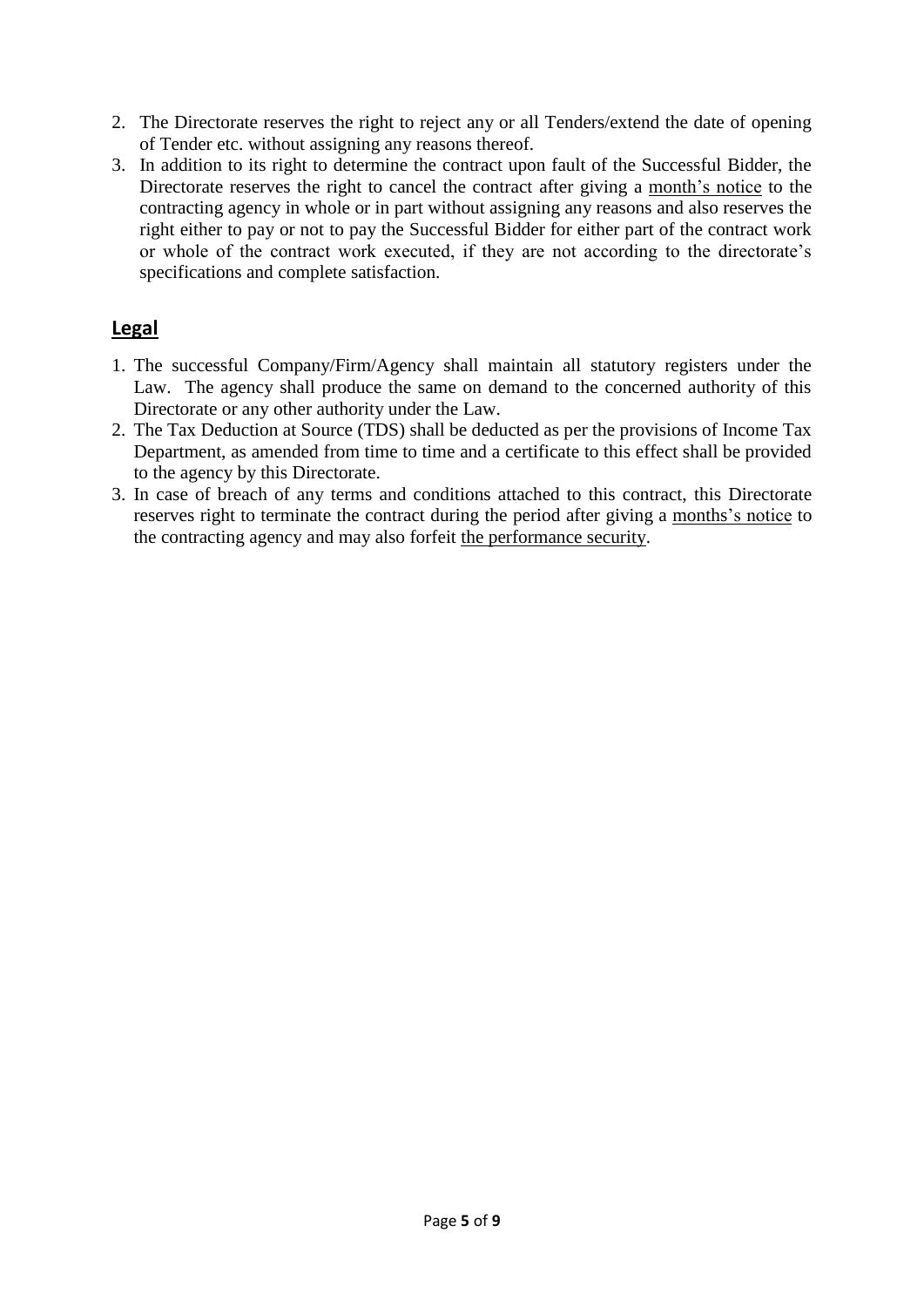# **(ANNEXURE-I)**

| <b>Submission of Technical Bid:</b> |                                                                                                                 |                   |                                                                                                                      |  |  |
|-------------------------------------|-----------------------------------------------------------------------------------------------------------------|-------------------|----------------------------------------------------------------------------------------------------------------------|--|--|
|                                     | 1. Name of the Bidding Agency:                                                                                  |                   |                                                                                                                      |  |  |
|                                     | 2. Contact Address:                                                                                             |                   |                                                                                                                      |  |  |
|                                     |                                                                                                                 |                   |                                                                                                                      |  |  |
|                                     |                                                                                                                 |                   | the control of the control of the control of the control of the control of the control of                            |  |  |
|                                     | 3. Contact No./Details:                                                                                         | Mobile No.:       |                                                                                                                      |  |  |
|                                     |                                                                                                                 | E-mail ID.:       |                                                                                                                      |  |  |
|                                     |                                                                                                                 | Website (if any): |                                                                                                                      |  |  |
|                                     | 4. PAN (Attached self-attested copy)                                                                            |                   |                                                                                                                      |  |  |
|                                     |                                                                                                                 |                   | 5. Service Tax Registration No.(Attach self attested copy)______________________                                     |  |  |
|                                     |                                                                                                                 |                   | 6. G ST Registration No. (Attach self attested copy) ____________________________                                    |  |  |
|                                     | 7. EMD submitted (Yes/No)                                                                                       |                   | <u> 1989 - Johann Barbara, martin da basar a shekara tsa 1980 - An tsa 1980 - An tsa 1980 - An tsa 1980 - An tsa</u> |  |  |
|                                     | 8. MSME Certificate (Attach self-attested copy)                                                                 |                   |                                                                                                                      |  |  |
|                                     | 9. Document supporting servicing outlet in West Bengal _________________________<br>(Attach self-attested copy) |                   |                                                                                                                      |  |  |
| 10.                                 | (Attach self-attested copy)                                                                                     |                   | Documents supporting two years of working experience in Govt. offices __________                                     |  |  |
| 11.                                 | Non-Bankruptcy undertaking (Attach self-attested copy):                                                         |                   |                                                                                                                      |  |  |
| 12.                                 | Non-Blacklisted certificate (Attach self-attested copy):                                                        |                   |                                                                                                                      |  |  |
|                                     | 13. Additional Information, if any                                                                              |                   |                                                                                                                      |  |  |
| Date:                               |                                                                                                                 | Name:             |                                                                                                                      |  |  |

Place:

(Signature & Seal of Bidding Agency)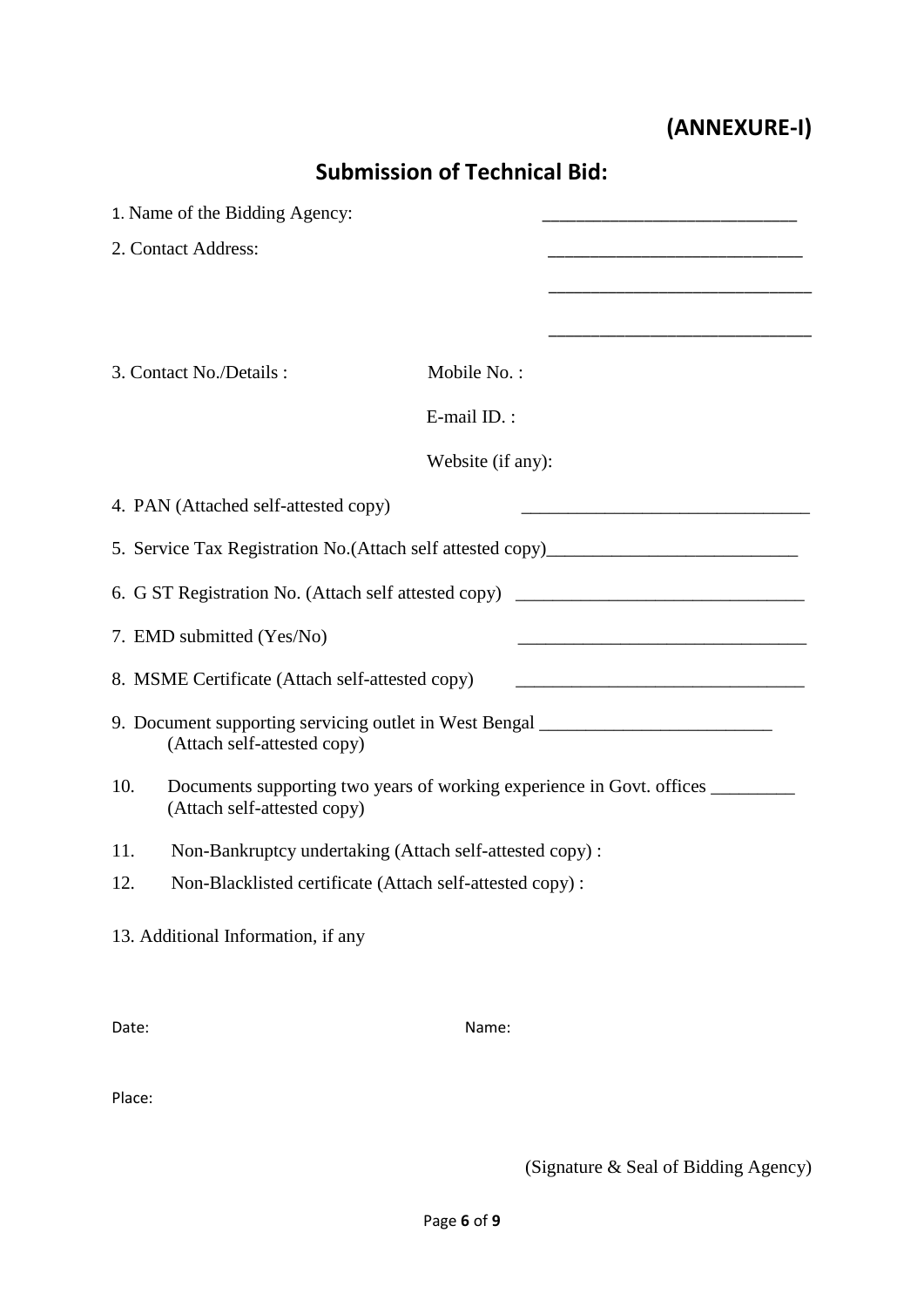## **(ANNEXURE-II)**

### **Financial Bid Specifications:**

| Sl. | Particulars   | Quantity | Unit Rate in Rs   | Service Tax             | Total   |
|-----|---------------|----------|-------------------|-------------------------|---------|
| No. |               |          | $\left( a\right)$ | $\gamma$ <sup>(6)</sup> | $(a+b)$ |
|     |               |          |                   | (b                      |         |
|     | 30 KVA UPS    |          |                   |                         |         |
|     | System (Make: |          |                   |                         |         |
|     | Libert)       |          |                   |                         |         |

Enclosures to be submitted with the Bid:

1. Tender Document, Submission of Technical Bid, Financial Bid Specifications & Machine Profile (Annexure I, II & III) (Given format to be adopted/used by the bidder) *must be duly signed and stamped on every page*.

Date:

Place:

(Signature & Seal of Bidding Agency)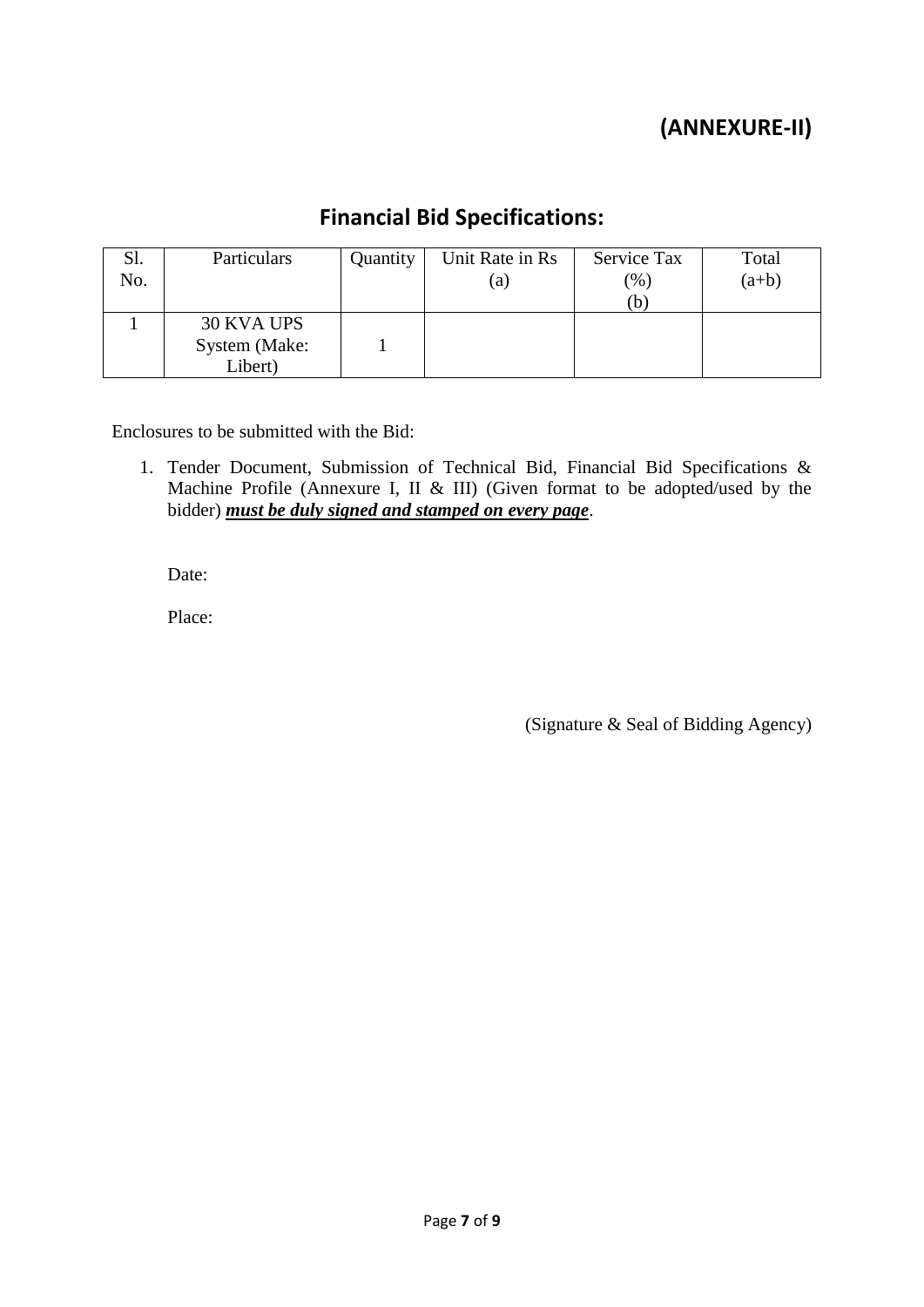### **(ANNEXURE III)**

### **Machine Profile**

1. 1 number of 30 KVA UPS System (Make: Libert), Model: S7400, S.No. 9909740808, Voltage :220 per phase, 3 Phase, Year of procurement: 1999